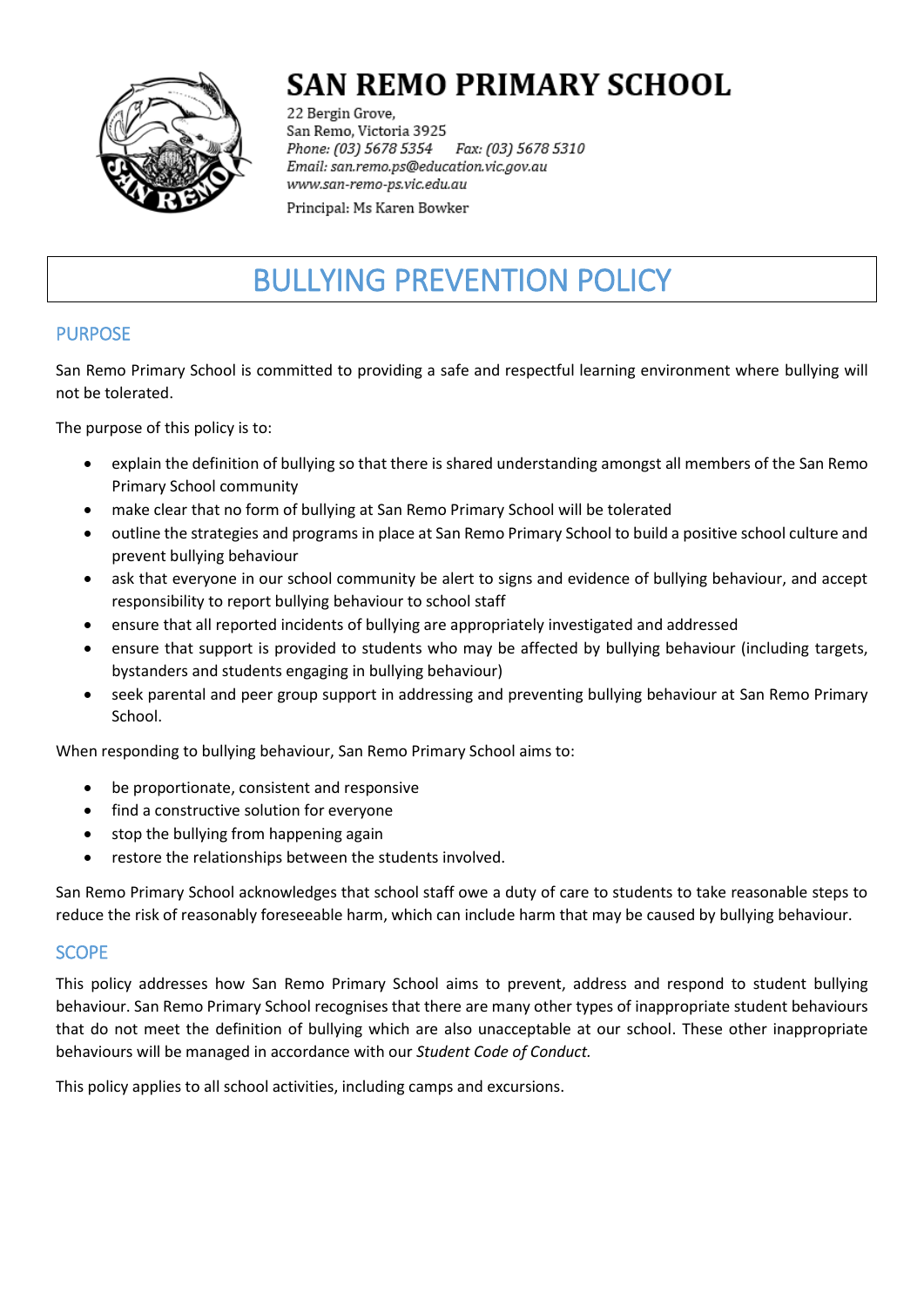## **POLICY**

### Definitions

#### **Bullying**

In 2018 the Education Council of the Council of Australian Governments endorsed the following definition of bullying for use by all Australian schools:

*Bullying is an ongoing and deliberate misuse of power in relationships through repeated verbal, physical and/or social behaviour that intends to cause physical, social and/or psychological harm. It can involve an individual or a group misusing their power, or perceived power, over one or more persons who feel unable to stop it from happening.*

*Bullying can happen in person or online, via various digital platforms and devices and it can be obvious (overt) or hidden (covert). Bullying behaviour is repeated, or has the potential to be repeated, over time (for example, through sharing of digital records)*

*Bullying of any form or for any reason can have immediate, medium and long-term effects on those involved, including bystanders. Single incidents and conflict or fights between equals, whether in person or online, are not defined as bullying.*

Bullying has three main features:

- It involves a misuse of power in a relationship
- It is ongoing and repeated, and
- It involves behaviours that can cause harm.

Bullying can be:

- 1. *direct* physical bullying e.g. hitting, tripping, and pushing or damaging property.
- 2. *direct* verbal bullying e.g. name calling, insults, homophobic or racist remarks, verbal abuse.
- 3. *indirect* bullying e.g. spreading rumours, playing nasty jokes to embarrass and humiliate, mimicking, encouraging others to socially exclude a person and/or damaging a person's social reputation or social acceptance.

*Cyberbullying* is direct or indirect bullying behaviours using digital technology. For example via a mobile device, computers, chat rooms, email, social media, etc. It can be verbal, written and include images, video and/or audio.

#### **Other distressing and inappropriate behaviours**

Many distressing and inappropriate behaviours may not constitute bullying even though they are unpleasant. Students who are involved in or who witness any distressing and inappropriate behaviours should report their concerns to school staff and our school will follow the relevant policy.

*Mutual conflict* involves an argument or disagreement between people with no imbalance of power. In incidents of mutual conflict, generally, both parties are upset and usually both want a resolution to the issue. Unresolved mutual conflict can develop into bullying if one of the parties targets the other repeatedly in retaliation.

*Social rejection or dislike* is not bullying unless it involves deliberate and repeated attempts to cause distress, exclude or create dislike by others.

*Single-episode acts* of nastiness or physical aggression are not the same as bullying. However, single episodes of nastiness or physical aggression are not acceptable behaviours at our school and may have serious consequences for students engaging in this behaviour. San Remo Primary School will use its Student Wellbeing and Engagement Policy to guide a response to single episodes of nastiness or physical aggression.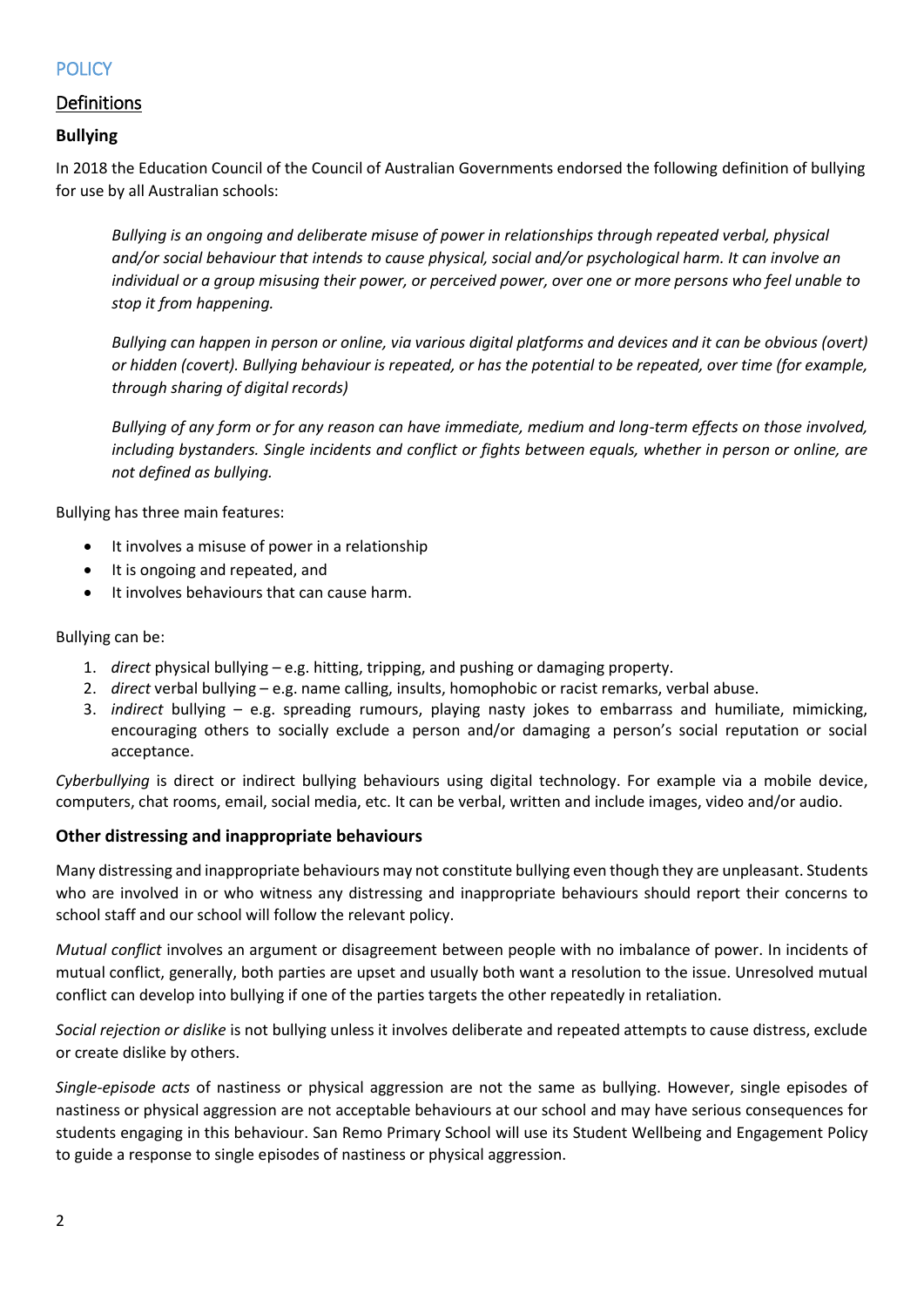*Harassment* is language or actions that are demeaning, offensive or intimidating to a person. It can take many forms, including sexual harassment and disability harassment. Further information about these two forms of harassment, including definitions, is set out in our Inclusion and Diversity Policy. Harassment of any kind will not be tolerated at San Remo Primary School and may have serious consequences for students engaging in this behaviour. San Remo Primary School will use its Student Wellbeing and Engagement Policy to guide a response to students demonstrating harassing behaviour, unless the behaviour also constitutes bullying, in which case the behaviour will be managed in accordance with this Bullying Prevention Policy.

## BULLYING PREVENTION

San Remo Primary School has a number of programs and strategies in place to build a positive and inclusive school culture. We strive to foster a school culture that prevents bullying behaviour by modelling and encouraging behaviour that demonstrates acceptance, kindness and respect.

Bullying prevention at San Remo Primary School is proactive and is supported by research that indicates that a whole school, multifaceted approach is the most effect way to prevent and address bullying. At our school:

- We have a positive school environment that provides safety, security and support for students and promotes positive relationships and wellbeing.
- We strive to build strong partnerships between the school, families and the broader community that means all members work together to ensure the safety of students.
- Teachers are encouraged to incorporate classroom management strategies that discourage bullying and promote positive behaviour.
- A range of year level incursions and programs are planned for each year to raise awareness about bullying and its impacts.
- In the classroom, oursocial and emotional learning curriculum teaches students what constitutes bullying and how to respond to bullying behaviour assertively. This promotes resilience, assertiveness, conflict resolution and problem solving.
- The Peer Support Program and the Peer Mediation program encourage positive relationships between students in different year levels. We seek to empower students to be confident communicators and to resolve conflict in a non-aggressive and constructive way.
- Students are encouraged to look out for each other and to talk to teachers and older peers about any bullying they have experienced or witnessed.
- We participate in the National Day of Action against Bullying and Violence.

For further information about our engagement and wellbeing initiatives, please see our Student Wellbeing and Engagement policy.

### INCIDENT RESPONSE

#### Reporting concerns to San Remo Primary School

Bullying complaints will be taken seriously and responded to sensitively at our school.

Students who may be experiencing bullying behaviour, or students who have witnessed bullying behaviour, are encouraged to report their concerns to school staff as soon as possible.

Our ability to effectively reduce and eliminate bullying behaviour is greatly affected by students and/or parents and carers reporting concerning behaviour as soon as possible, so that the responses implemented by San Remo Primary School are timely and appropriate in the circumstances.

We encourage students to speak to their teacher, principal or our School Counsellor. However, students are welcome to discuss their concerns with any trusted member of staff including teachers and ES staff.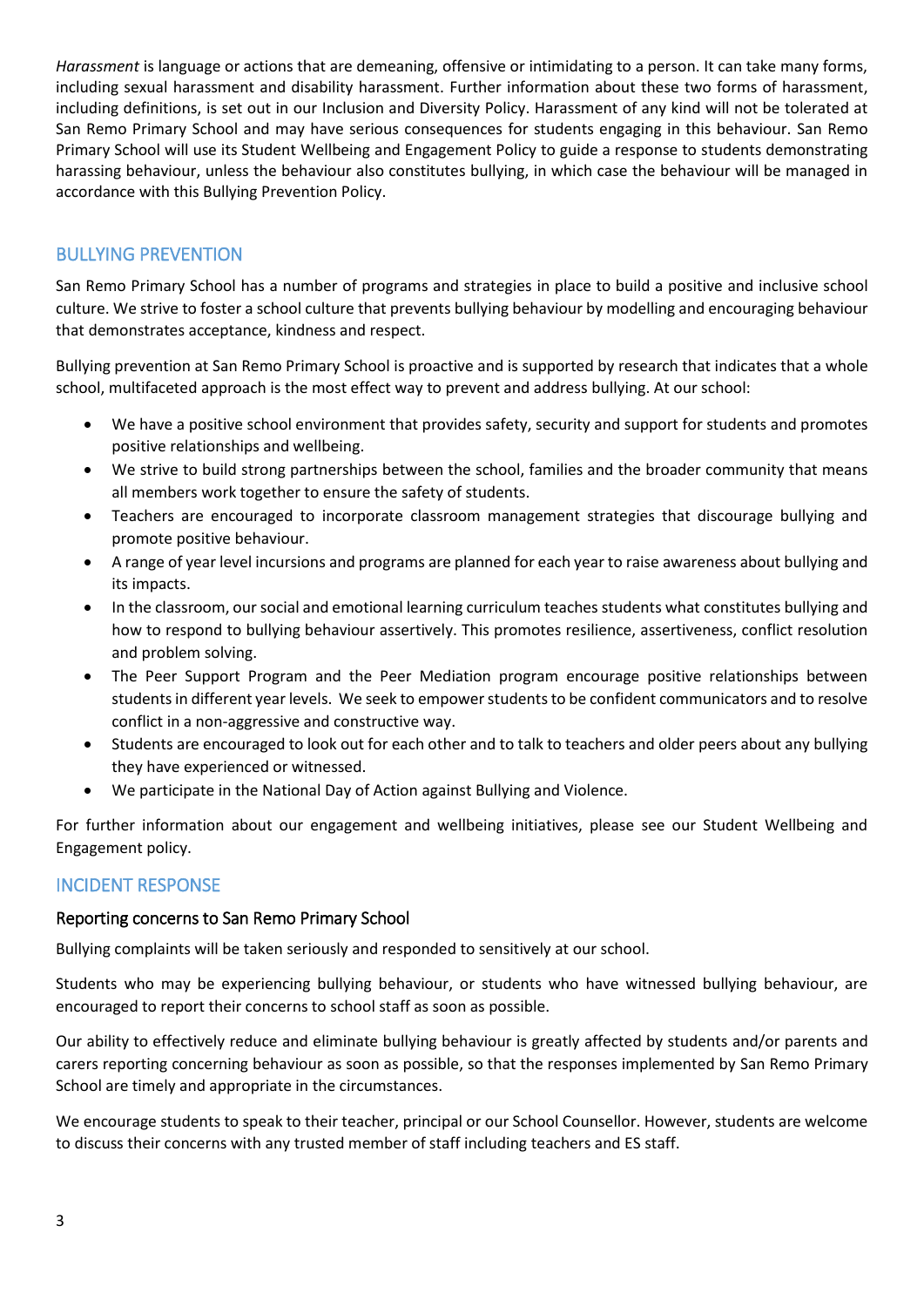Parents or carers who develop concerns that their child is involved in, or has witnessed bullying behaviour at San Remo Primary School should contact the principal Karen Bowker, on 5678 5354 or [karen.bowker@education.vic.gov.au](mailto:karen.bowker@education.vic.gov.au) or their child's classroom teacher.

### Investigations

When notified of alleged bullying behaviour, school staff are required to:

- 1. record the details of the allegations in Student file Compass Chronicle ; and
- 2. inform staff involved, i.e. the relevant classroom teacher, School Counsellor and Principal.

The Principal is responsible for investigating allegations of bullying in a timely and sensitive manner. To appropriately investigate an allegation of bullying, the Principal may:

- speak to the those involved in the allegations, including the target/s, the students allegedly engaging in bullying behaviour/s and any witnesses to the incidents
- speak to the parents of the students involved
- speak to the teachers of the students involved
- take detailed notes of all discussions for future reference
- obtain written statements from all or any of the above.

All communications with the Principal in the course of investigating an allegation of bullying will be managed sensitively. Investigations will be completed as quickly as possible to allow for the behaviours to be addressed in a timely manner.

The objective of completing a thorough investigation into the circumstances of alleged bullying behaviour is to determine the nature of the conduct and the students involved. A thorough understanding of the alleged bullying will inform staff about how to most effectively implement an appropriate response to that behaviour.

Serious bullying, including serious cyberbullying, is a criminal offence and may be referred to Victoria Police. For more information, see: [Brodie's Law.](http://www.education.vic.gov.au/about/programs/bullystoppers/Pages/advicesheetbrodieslaw.aspx)

#### Responses to bullying behaviours

When Principal has sufficient information to understand the circumstances of the alleged bullying and the students involved, a number of strategies may be implemented to address the behaviour and support affected students in consultation with teachers, SSS, Department of Education and Training.

There are a number of factors that will be considered when determining the most appropriate response to the behaviour. When making a decision about how to respond to bullying behaviour, San Remo Primary School will consider:

- the age and maturity of the students involved
- the severity and frequency of the bullying, and the impact it has had on the target student
- whether the student/s engaging in bullying behaviour have displayed similar behaviour before
- whether the bullying took place in a group or one-to-one context
- whether the students engaging in bullying behaviour demonstrates insight or remorse for their behaviour
- the alleged motive of the behaviour, including any element of provocation.

The Principal may implement all, or some of the following responses to bullying behaviours:

- Offer counselling support to the target student or students, including referral to School Counsellor, SSS or external provider.
- Offer counselling support to the students engaging in bullying behaviour, including referral to School Counsellor, SSS or external provider.
- Offer counselling support to affected students, including witnesses and/or friends of the target student, including referral to School Counsellor, SSS or external provider.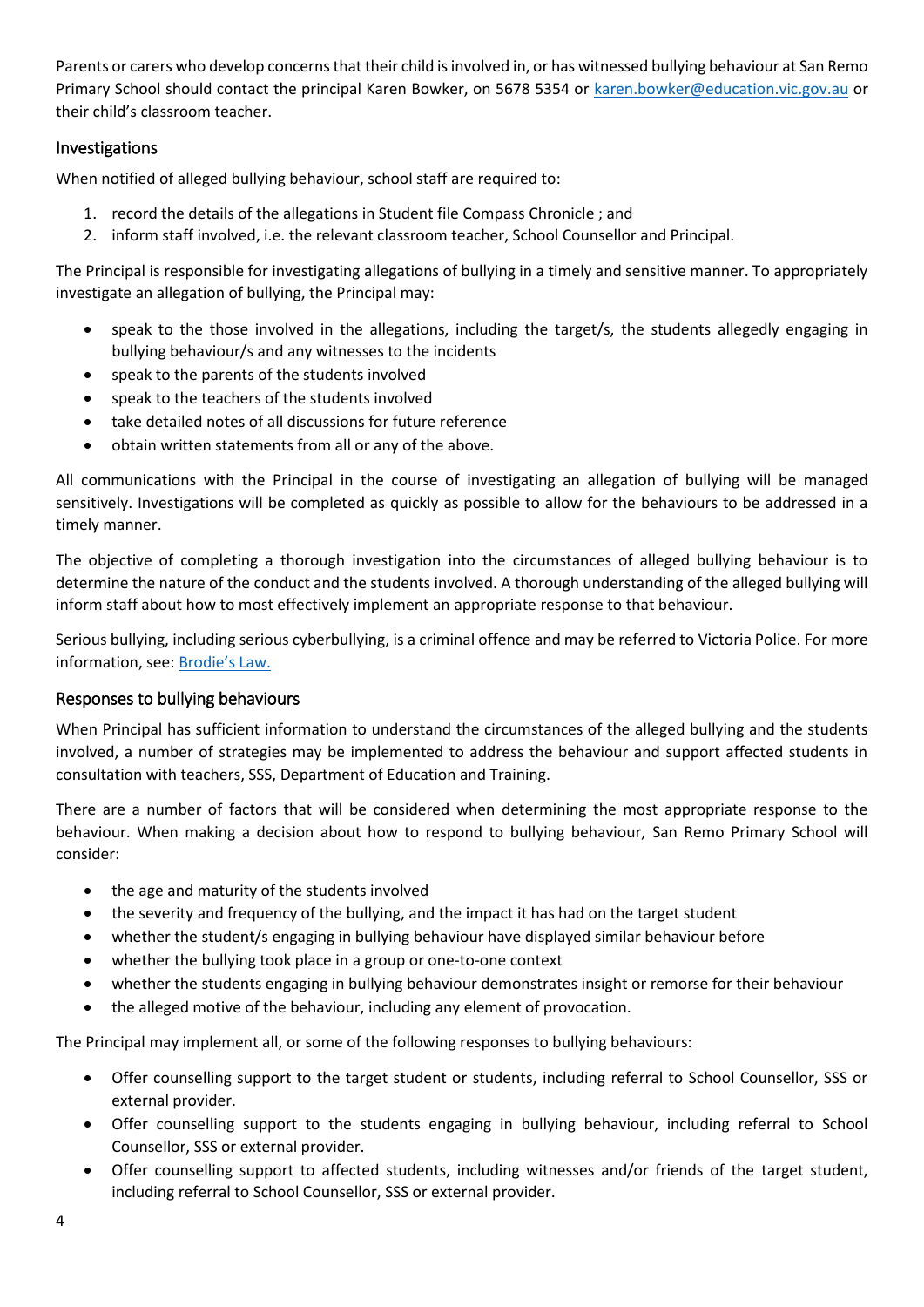- Facilitate a restorative practice meeting with all or some of the students involved. The objective of restorative practice is to repair relationships that have been damaged by bringing about a sense of remorse and restorative action on the part of the person who has bullied someone and forgiveness by the person who has been bullied.
- Facilitate a mediation between some or all of the students involved to help to encourage students to take responsibility for their behaviour and explore underlying reasons for conflict or grievance. Mediation is only suitable if all students are involved voluntarily and demonstrate a willingness to engage in the mediation process.
- Facilitate a process using the Support Group Method, involving the target student(s), the students engaging in bullying behaviour and a group of students who are likely to be supportive of the target(s).
- Implement a Method of Shared Concern process with all students involved in the bullying.
- Facilitate a Student Support Group meeting and/or Behaviour Support Plan for affected students.
- Prepare a Safety Plan or Individual Management Plan restricting contact between target and students engaging in bullying behaviour.
- Provide discussion and/or mentoring for different social and emotional learning competencies of the students involved, including i.e. connect affected students with an older Student Mentor, resilience programs, etc.
- Monitor the behaviour of the students involved for an appropriate time and take follow up action if necessary.
- Implement year group targeted strategies to reinforce positive behaviours, for example targeted lessons from Bounce Back identifying the root causal effect.
- Implement disciplinary consequences for the students engaging in bullying behaviour, which may include removal of privileges, detention, suspension and/or expulsion consistent with our
- Student Wellbeing and Engagement policy, the Ministerial Order on Suspensions and Expulsions and any other relevant Department policy.

San Remo Primary School understands the importance of monitoring and following up on the progress of students who have been involved in or affected by bullying behaviour. Where appropriate, school staff will also endeavour to provide parents and carers with updates on the management of bullying incidents.

The Principal is responsible for maintaining up to date records of the investigation of and responses to bullying behaviour.

## FURTHER INFORMATION AND RESOURCES

This policy should be read in conjunction with the following school policies:

- **•** Statement of Values [and School Philosophy](Statement%20of%20Values%20and%20School%20Philosophy.pdf)
- **•** [Student Wellbeing and Engagement Policy](Student%20Wellbeing%20and%20Engagement%20Policy.pdf)
- [Complaints policy](Complaints%20Policy.pdf)
- [Duty of Care Policy](Duty%20of%20Care%20Policy.pdf)
- **•** [Inclusion and Diversity Policy](Inclusion%20and%20Diversity%20Policy.pdf)

The following websites and resources provide useful information on prevention and responding to bullying, as well as supporting students who have been the target of bullying behaviours:

- [Bully Stoppers](https://bullyingnoway.gov.au/PreventingBullying/Planning/Pages/School-policy.aspx)
- Kids [Helpline](https://kidshelpline.com.au/)
- [Lifeline](https://www.lifeline.org.au/)
- [Bullying. No way!](https://bullyingnoway.gov.au/PreventingBullying/Planning/Pages/School-policy.aspx)
- **•** [Student Wellbeing Hub](https://www.studentwellbeinghub.edu.au/)
- [Office of the eSafety Commissioner](https://www.esafety.gov.au/)
- [Australian Student Wellbeing Framework](https://www.studentwellbeinghub.edu.au/resources/detail?id=dd6b5222-d5c5-6d32-997d-ff0000a69c30#/)